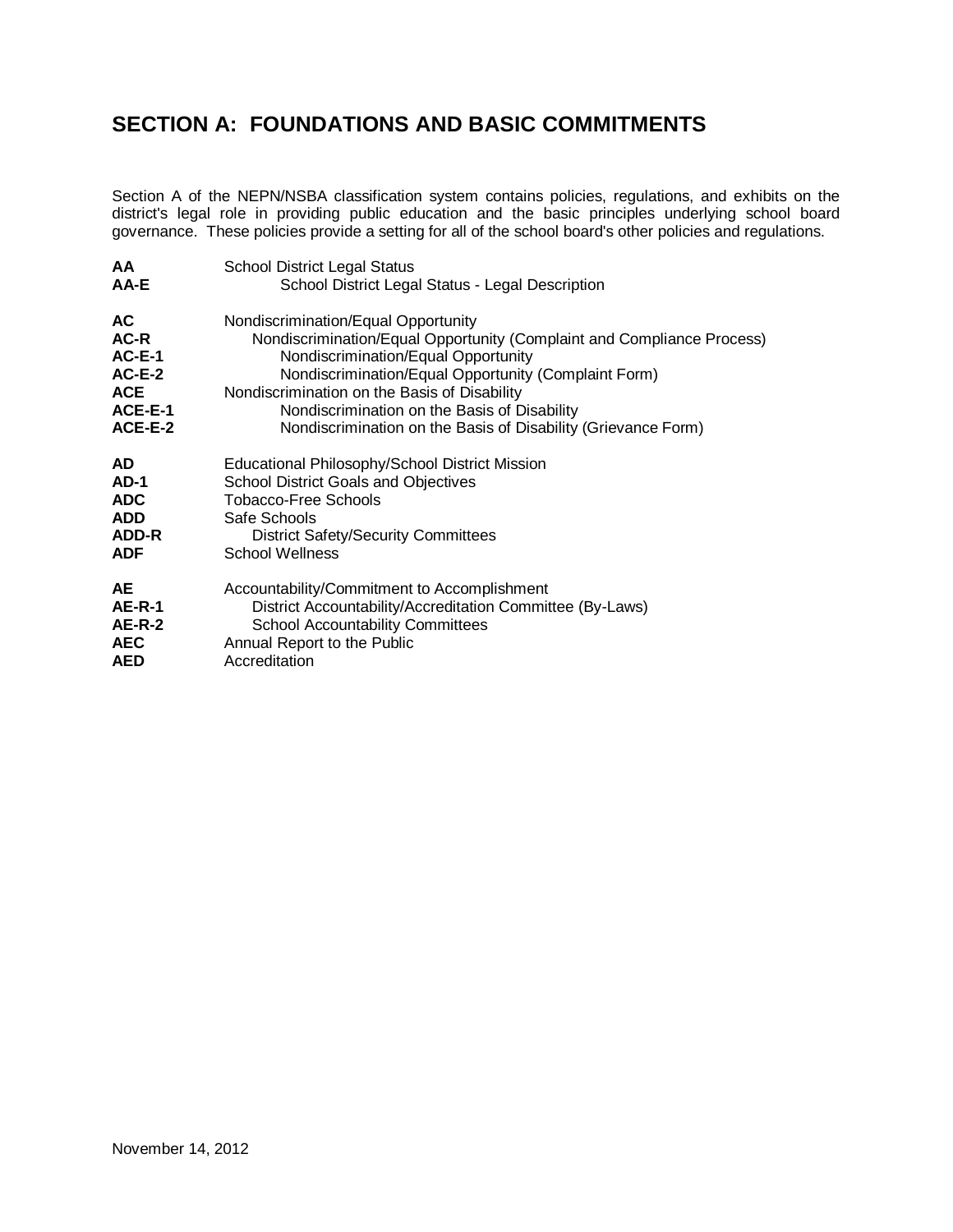## **SECTION B: SCHOOL BOARD GOVERNANCE AND OPERATIONS**

Section B of the NEPN/NSBA classification system contains policies, regulations, and exhibits on the school board -- how it is appointed or elected; how it is organized; how it conducts meetings, and how the board operates. This section includes bylaws and policies establishing the board's internal operating procedures.

| BB                                                                                                                                                                                       | <b>School Board Legal Status</b>                                                                                                                                                                                                                                                                                                                                                                                                                                          |
|------------------------------------------------------------------------------------------------------------------------------------------------------------------------------------------|---------------------------------------------------------------------------------------------------------------------------------------------------------------------------------------------------------------------------------------------------------------------------------------------------------------------------------------------------------------------------------------------------------------------------------------------------------------------------|
| <b>BBA</b>                                                                                                                                                                               | <b>Board Powers and Responsibilities</b>                                                                                                                                                                                                                                                                                                                                                                                                                                  |
| <b>BBAA</b>                                                                                                                                                                              | Board Member Authority and Responsibilities                                                                                                                                                                                                                                                                                                                                                                                                                               |
| <b>BBBB</b>                                                                                                                                                                              | Board Member Oath of Office                                                                                                                                                                                                                                                                                                                                                                                                                                               |
| <b>BBBC/BBBD</b>                                                                                                                                                                         | Board Member Resignation/Removal from Office                                                                                                                                                                                                                                                                                                                                                                                                                              |
| <b>BBBE</b>                                                                                                                                                                              | Unexpired Term Fulfillment/Vacancies                                                                                                                                                                                                                                                                                                                                                                                                                                      |
| <b>BBBG</b>                                                                                                                                                                              | <b>Board Elections</b>                                                                                                                                                                                                                                                                                                                                                                                                                                                    |
| <b>BBBG-E</b>                                                                                                                                                                            | <b>Director District Legal Descriptions</b>                                                                                                                                                                                                                                                                                                                                                                                                                               |
| ВC                                                                                                                                                                                       | <b>School Board Member Conduct</b>                                                                                                                                                                                                                                                                                                                                                                                                                                        |
| <b>BC-R</b>                                                                                                                                                                              | <b>School Board Member Disclosure</b>                                                                                                                                                                                                                                                                                                                                                                                                                                     |
| <b>BCA</b>                                                                                                                                                                               | Code of Ethics for Board of Education Members                                                                                                                                                                                                                                                                                                                                                                                                                             |
| <b>BCA-E-1</b>                                                                                                                                                                           | Code of Ethics for School Board Members                                                                                                                                                                                                                                                                                                                                                                                                                                   |
| <b>BCA-E-2</b>                                                                                                                                                                           | Board Member Code of Ethics                                                                                                                                                                                                                                                                                                                                                                                                                                               |
| <b>BCAA</b>                                                                                                                                                                              | Gifting, Awards, Honorariums and Sponsorships                                                                                                                                                                                                                                                                                                                                                                                                                             |
| <b>BCAA-E</b>                                                                                                                                                                            | Gifting, Awards, Honorariums and Sponsorships Guidelines                                                                                                                                                                                                                                                                                                                                                                                                                  |
| <b>BCB</b>                                                                                                                                                                               | Board Member Conflict of Interest                                                                                                                                                                                                                                                                                                                                                                                                                                         |
| <b>BDA</b><br><b>BDB</b><br><b>BDC</b><br><b>BDF</b><br><b>BDFA</b><br><b>BDFB</b><br><b>BDFC</b><br><b>BDFD</b><br>BDG -1<br><b>BDG-2</b>                                               | <b>Board Organizational Meeting</b><br><b>Board Officers</b><br>Appointment of Secretary to the Board of Education<br><b>Advisory Committees</b><br>District Personnel Performance Evaluation Council<br>Vocational Program Advisory Committees<br>St. Vrain Valley Early Childhood Council<br>District Drug Abuse Education and Prevention Advisory Council (Safe and Drug Free<br>Schools Advisory Board)<br>School Attorney/Legal Services<br>Legal Claims and Charges |
| <b>BE/BEA/BEB</b><br><b>BEC</b><br><b>BEC-E</b><br><b>BEDA</b><br><b>BEDB</b><br><b>BEDB-R</b><br><b>BEDC</b><br><b>BEDD</b><br><b>BEDF</b><br><b>BEDG</b><br><b>BEDH</b><br><b>BEDJ</b> | School Board Meetings/Regular Meetings/Special Meetings<br><b>Executive Sessions/Open Meetings</b><br>Minutes of an Executive Session of the Board of Education of the St. Vrain Valley<br><b>School District</b><br>Notification of Board Meetings<br>Agenda<br>Agenda<br>Quorum<br><b>Rules of Order</b><br><b>Voting Method</b><br><b>Minutes</b><br><b>Public Participation at Board Meetings</b><br>Broadcasting/Taping of Board Meetings                            |
| ВF                                                                                                                                                                                       | <b>School Board Work Sessions and Retreats</b>                                                                                                                                                                                                                                                                                                                                                                                                                            |
| BG                                                                                                                                                                                       | <b>School Board Policy Process</b>                                                                                                                                                                                                                                                                                                                                                                                                                                        |
| <b>BGA</b>                                                                                                                                                                               | <b>Policy Development System</b>                                                                                                                                                                                                                                                                                                                                                                                                                                          |
| <b>BGB</b>                                                                                                                                                                               | Policy Adoption                                                                                                                                                                                                                                                                                                                                                                                                                                                           |
| <b>BGD</b>                                                                                                                                                                               | Regulations, Exhibits and Procedures                                                                                                                                                                                                                                                                                                                                                                                                                                      |
| <b>BGE</b>                                                                                                                                                                               | <b>Policy Communication</b>                                                                                                                                                                                                                                                                                                                                                                                                                                               |
| <b>BGF</b>                                                                                                                                                                               | Suspension/Repeal of Policy                                                                                                                                                                                                                                                                                                                                                                                                                                               |
| February 10, 2010                                                                                                                                                                        | Section B - Page 1 of 2                                                                                                                                                                                                                                                                                                                                                                                                                                                   |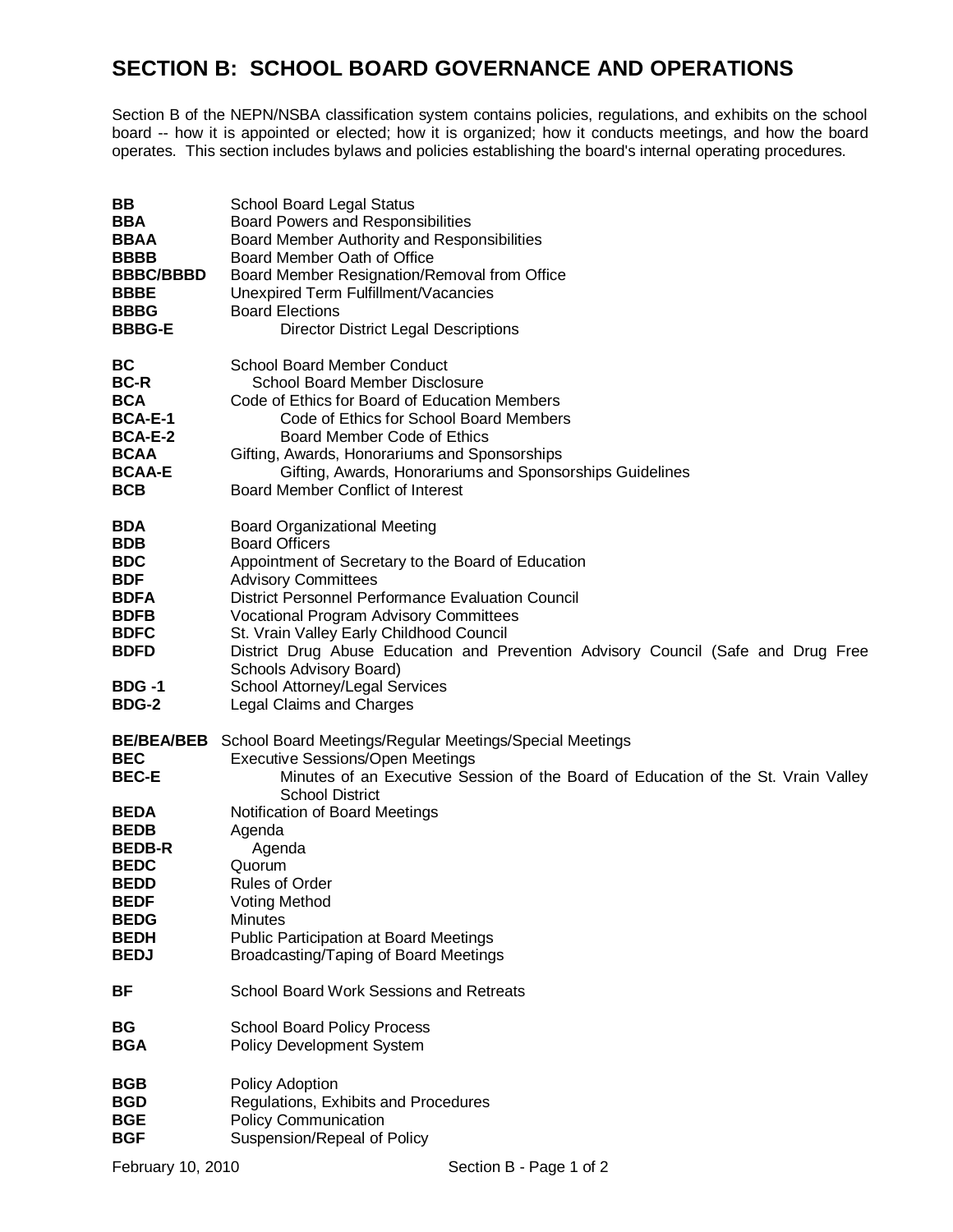## **BHC** Communications with Staff **BIBA** Board Member Travel, Conventions, Workshops and Other Expenses **BIBA-R** Board Member Travel, Conventions, Workshops and Other Expenses

- **BIE** Board Member Insurance/Liability
- **BK** School Board Memberships